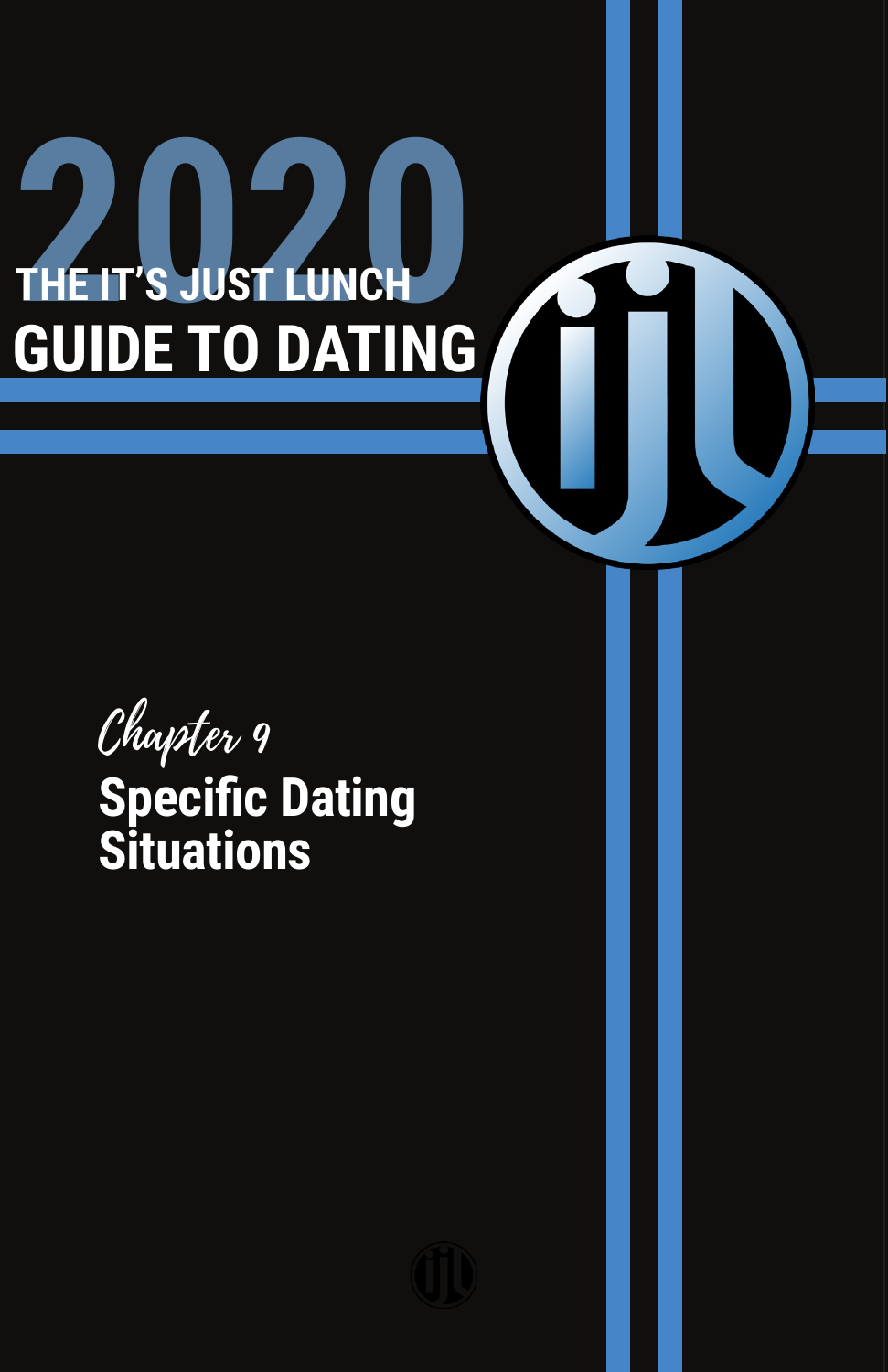# Chapter 9 Specific Dating **SITUATIONS**

Each of us has our own path to travel when it comes to finding success in dating. You may have some circumstances that make your dating life a bit challenging. Perhaps you're recently divorced and still trying to juggle your new parenting schedule. Or, maybe you've lost your husband or wife — and after much grieving, you're ready to move on. Possibly you have or have had a health problem that makes you a little nervous about dating.

Follow our advice and you can make dating under any of these specific circumstances more comfortable.

## **Dating After a Divorce**

After going through a divorce, there are lots of things to think about before you begin to date again. From the It's Just Lunch clients we have worked with, here's what helps people succeed in dating after a divorce.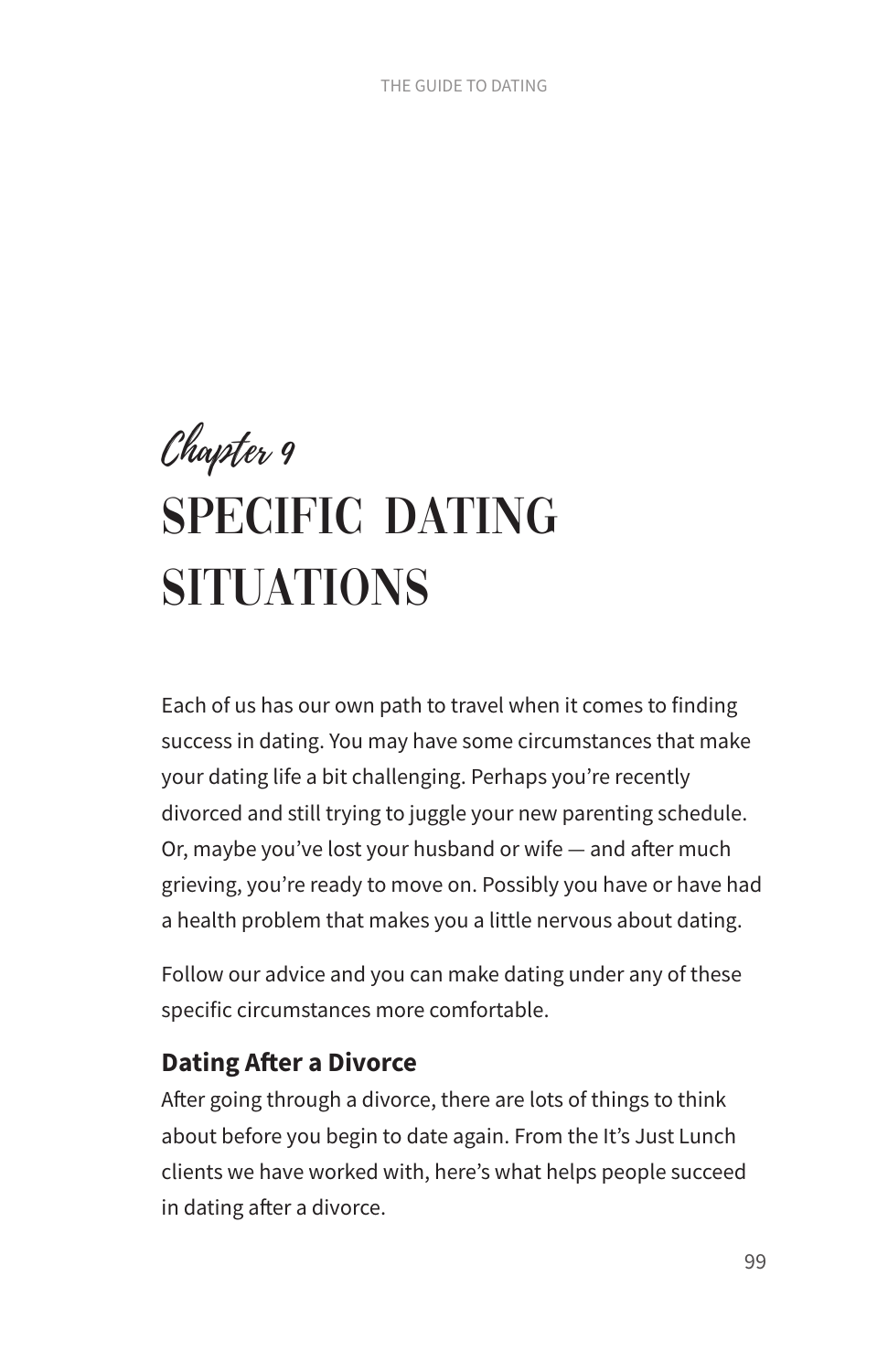Being positive is really important. Before you go on a date, think of things you can talk about so you don't end up talking about your ex. (And that doesn't mean spending your entire dinner talking about your kids, either!) You can ask questions. You can talk about your job, what you love to do on weekends, a recent trip you took.

Every now and then we hear from a client that their date said negative things about their ex. No one wants to hear you talk trash about your former spouse. It makes them feel like you aren't ready to be dating yet and honestly, it's tacky. Expressing negativity, especially on a first date, implies that you are tangled up in a lot of drama.

Sure, your ex may have done some terrible things. But a date isn't a therapy session. You want to make a good first impression on your first date. You are both there because your past relationships didn't work, so focus on the present. However, there are some constructive ways to talk about your divorce.

Christine Hartman, a psychologist and author, has some advice: -Very personal information — such as why the marriage failed and the nature of your relationship with your ex — should be saved for a later date when the two of you are more comfortable with each other. As Hartman puts it, "Your date wants to know about you, not your former marriage."

-Don't go into too much detail. Focus on what you learned and how it made you a better person." This decreases the chances of overwhelming your partner," she says.

-Be neutral when speaking about your past partner. If you criticize your ex, you risk sounding petty and emotionally involved. If you heap on praise, you sound as though you still have romantic feelings for them. Tender a healthy respect for

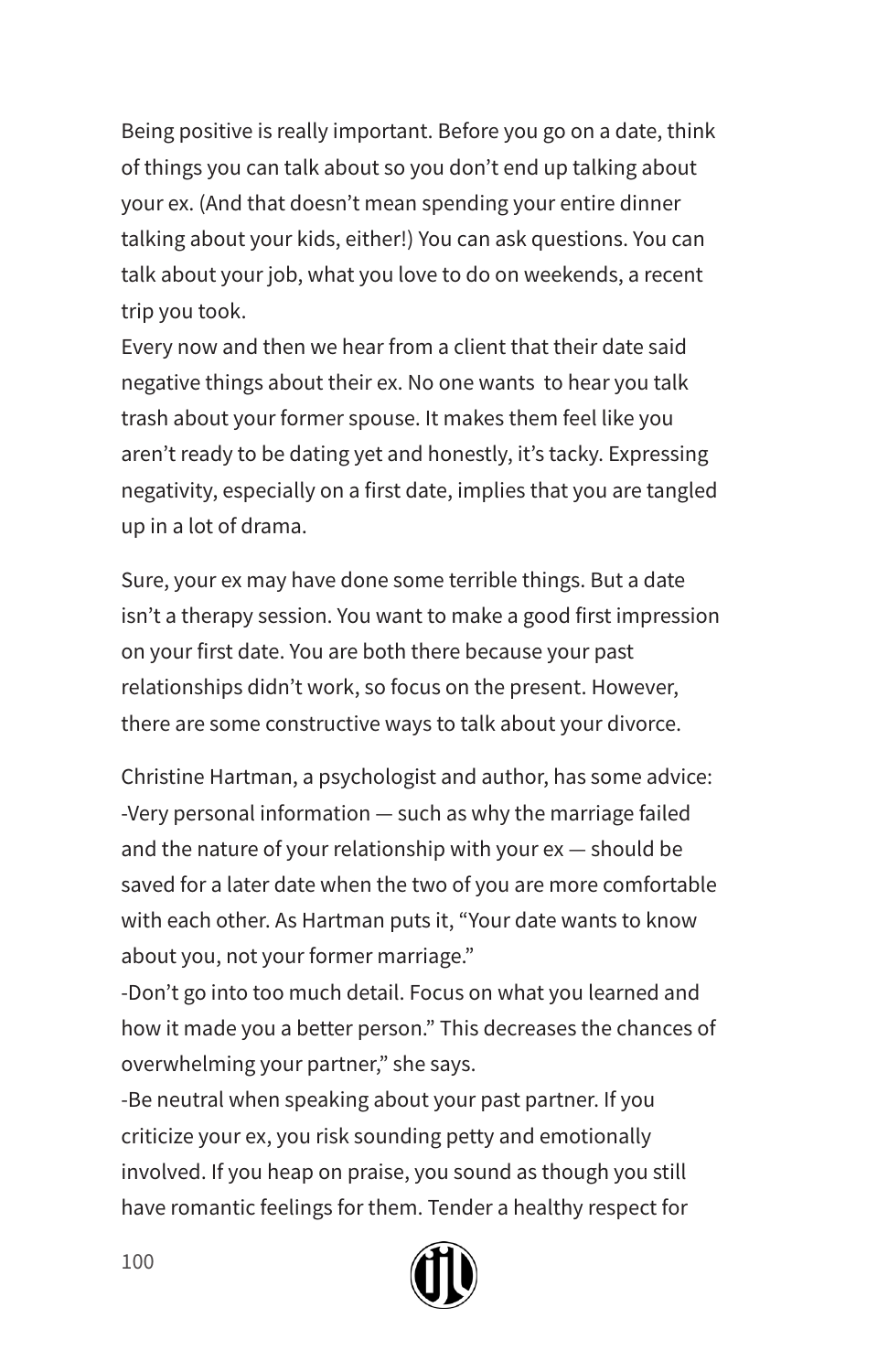your past relationship and the lessons you learned. -Know what you want out of the relationship and what you're capable of. "Be honest with yourself first, then with potential partners."

## **Getting Back into the Dating Scene as a Single Parent**

Some single parents get back on the dating scene with the hope of getting remarried — and perhaps having more kids some day. One single mom we spoke with said: "Motherhood has made the search for the right guy way simpler."

She explains that the stakes are higher, now that she has a child. After the first date, she asks herself, "Would he be a good father to my daughter?"

Although this question might be valid, and very tempting to ask — it's not necessarily fair. Wondering if someone might be a good mom or dad after a first date is jumping too far ahead into the future. It is important to stay in the present.

Try to find out about the person sitting in front of you before you let your mind wander to the future. Your child is part of you, of course, but first dates are meant for exploration. So, explore the person you are with.

Jennifer Wolf, a writer for About.com and a certified parent coach, suggests that single parents create a list before they start dating.

Here's how Wolf suggests you make the list:

-In the first column record the qualities you consider "absolutely necessary" in the people you date.

-In the middle column write down qualities you see as "somewhat necessary."

-Finally, make a column listing things that are "not absolutely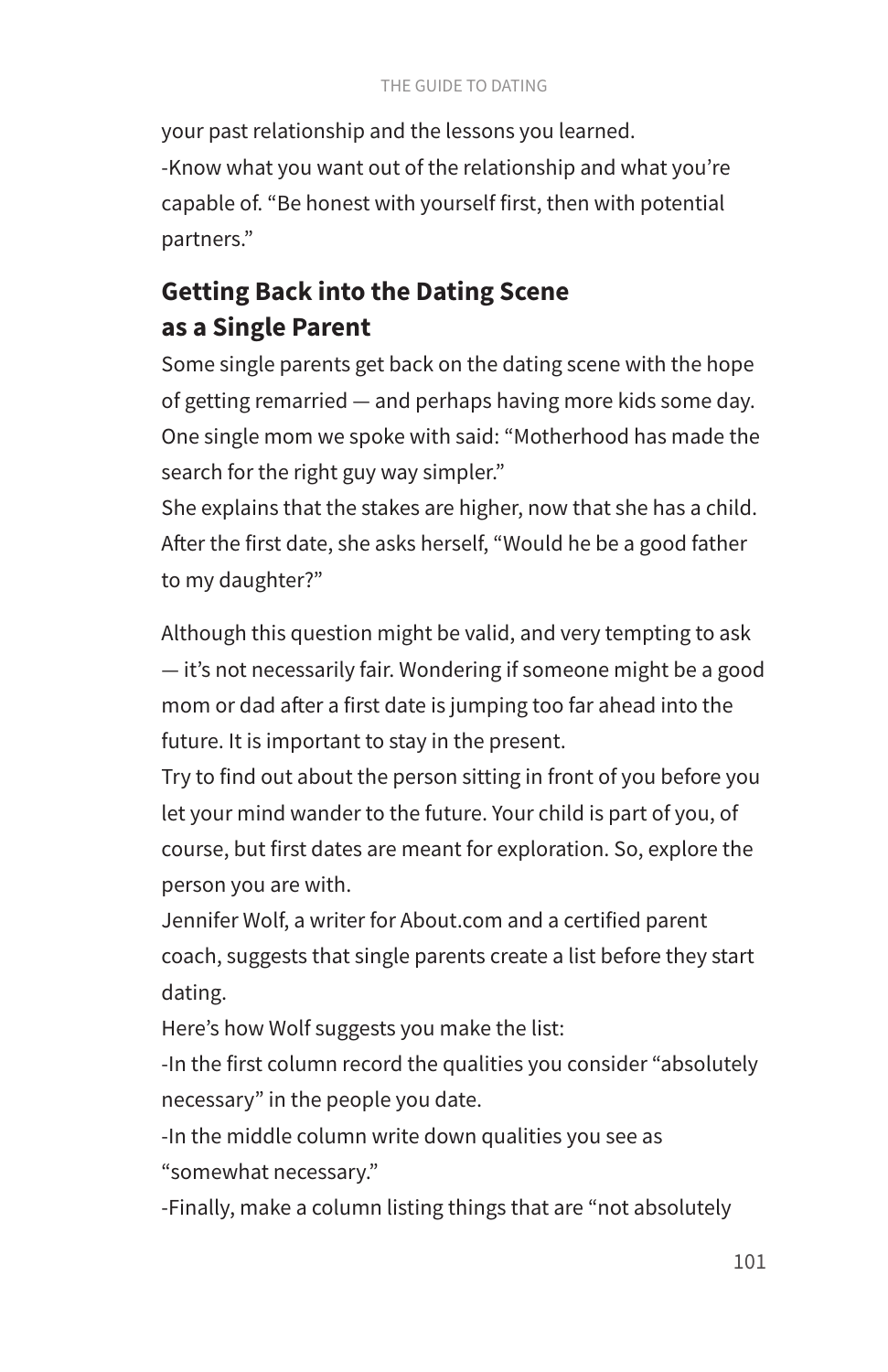#### necessary."

"For example, you might consider loving kids to be absolutely necessary," says Wolf. "Being well-educated might be somewhat necessary, and being a fan of your favorite baseball team might be not absolutely necessary."

One of our single dad clients, for instance, listed "an enthusiasm and love for children" as an important trait he'd like his future mate to have. Clearly, he would have listed that in the "absolutely necessary" category. It is good to know these things about yourself as you begin dating.

Just remember: Thinking about someone's potential as a parent to your child on the first date is not fair to either of you. You will do yourself a favor by getting to know the person for who they are.

## **First Dates for Single Parents**

When you decide to begin dating, lunch dates are a great way to get your feet wet. You can easily fit a lunch date into your workday — and you don't have to hassle with finding a babysitter. Moreover, you don't have to tell your child or children right away that you are dating. You can do a little exploring on your own, and then talk to them about it.

Wolf says that when you are ready you should talk with your kids about your desire to date. "Your kids are your family," says Wolf. "Of course, you can't predict the future, but you can clue them in to your intentions. Think of your honesty at this point — before you've even begun to date — as a seed which will grow into their future acceptance."

Of course, talking to your children about your dating life depends on their age. Younger children – say, under the age of five

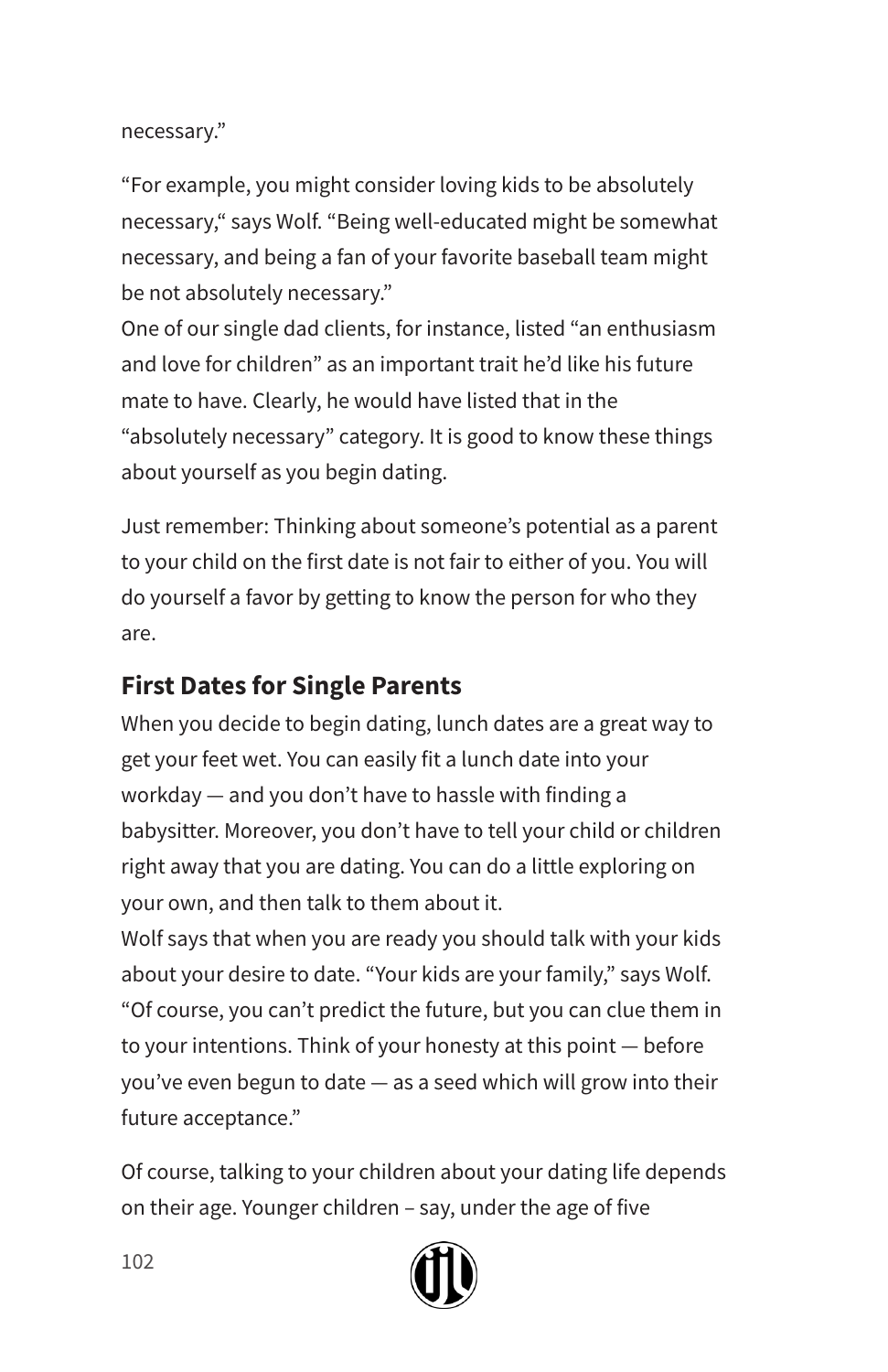— might need to know that you're getting "Mommy/Daddy time" or that you're going out with a friend. But older kids are more perceptive. You will need to figure out the best way to explain to them that you are dating.

The bottom line is, your kids are a very important part of your life but you have to make yourself a priority, too. Give yourself the opportunity to get to know someone before you go sizing up their parental potential! Get out there and have fun!

Other single parents, however, might not be looking to get remarried, or to find a potential step-parent. Maybe your kids are older. Maybe they'll be off to college soon. You plan to keep your romantic and parenting lives separate.

You want to experience love and physical satisfaction, but you don't want to bring your kids, (or their kids), into the mix. Perhaps you've spent many years giving your kids all the love, attention, and cuddling they needed to keep them healthy and happy — and now you want to focus on YOU.

We say, go ahead and do what's right for you. You've earned it!

## **Dating After the Loss of a Spouse or a Partner**

According to John Gray, the author of Men Are From Mars, Women Are From Venus, "While it may seem daunting at first to date again after a loss — or to date someone who has suffered the loss of a partner — with a little strategic sensitivity, it is possible to turn it into a joyous new beginning." Here are some ideas about how to find success once you begin dating again:

1. Try not to talk about your deceased spouse on the first date. If it does come up in conversation, keep it brief. You want your date to feel confident that you are ready to move on.

2. If the topic comes up, address any questions your date has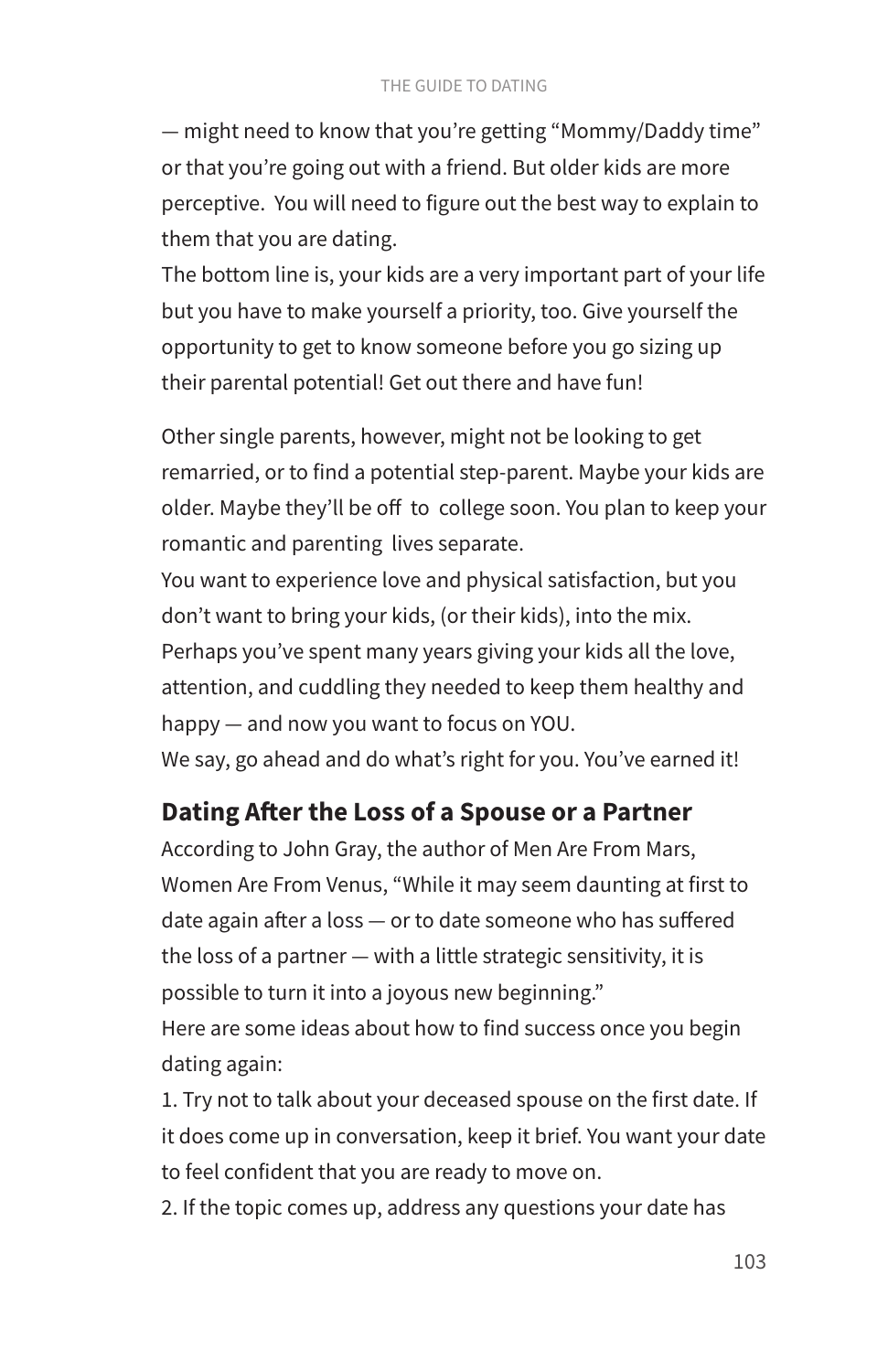— and let them know you'd be open to talking more about it as time goes on. This way, you can have the deeper conversations as your relationship and trust grows.

3. Share memories of your lost spouse at appropriate times. Don't overshadow the events you are sharing with your past memories.

4. Remember that starting to date again means getting a fresh start. Don't try to look for a replacement or copy of your former spouse. This is a difficult stan- dard for a new person to meet 5. Give yourself time! If you go on a few dates and then need to take a break that's fine. Remember that this is a process and you will need to give yourself love and plenty of patience.

6. Ask for support! If you are feeling frustrated, scared or just stuck seek support from friends and family and ask for a shoulder to lean on. There is no need to rush!

## **A Final Word**

We hope this book has inspired you in some way to get out there and embark upon your dating adventure. We also hope it has helped you to replace any negativity you might have toward dating with faith and enthusiasm. Anything is possible if you believe. Take a few physical and emotional steps toward making it happen and you'll be amazed how the scales tip in your favor. It's all about attitude — your attitude.

If you're still reluctant to take control of your dating destiny, ask yourself this: If not now, when?

Seriously! This is your life happening, right now. Don't put off love until tomorrow, or it might never come.

Dating is the chance to try a few relationships, see how they fit and decide whether or not you want to make a long-term purchase.